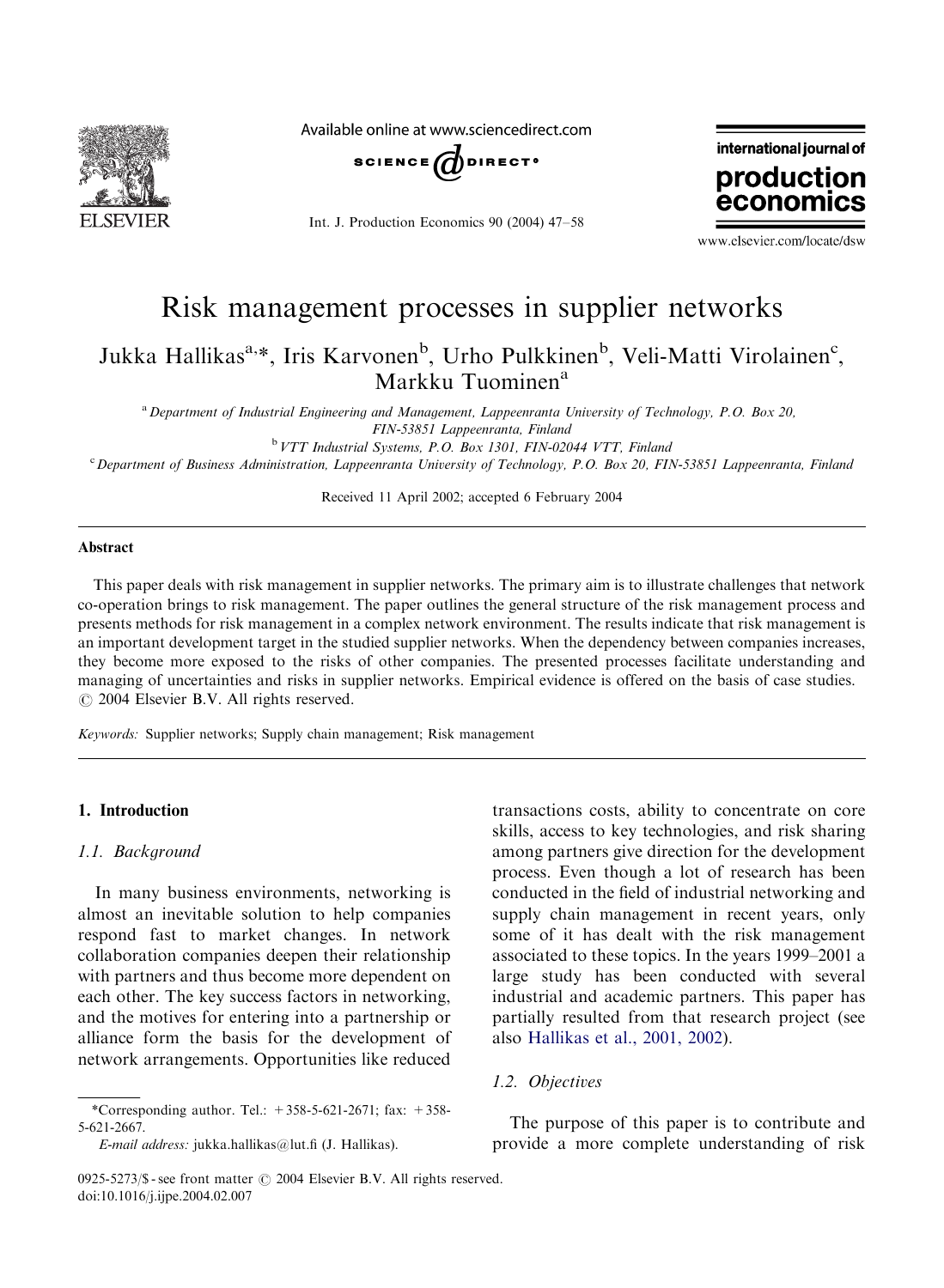management in supplier networks. The paper seeks to express the risk management process approach in order to provide a more holistic view on the subject. We have formulated the following two general research questions for the study:

- (1) What kinds of risks arise from network collaboration?
- (2) How do the risk management processes operate in network collaboration?

Additional research objectives include answering the question of how risks can be identified and assessed, and what kind of options there are for controlling and managing risks. Furthermore, we will discuss special features that networking brings to business risk management. We will use these objectives and research questions to develop the outline of the study.

We have used the qualitative case study research methodology [\(Yin, 1994\)](#page--1-0) in the study because the nature of the subject calls for deeper understanding of the topic. Information has been gathered through in-depth interviews with managers and chief executives from both, suppliers' and buying companies' side. Eleven companies from two industrial fields, electronics and metal industry have been involved in the study.

### 1.3. Outline of the study

The paper outlines the general structure of the risk management process and presents methods for managing risk in the network environment. After the theoretical background, we present the general characteristics of the studied networks. The nature of the risk management process is explained from the point of view of business networks. The phases and special characteristics of the risk management process are presented. After outlining the risk management process, we deepen our approach and demonstrate some special features of risk management in terms of dynamics and feedback. Finally we discuss the main findings, draw a conclusion of the study, and discuss future research challenges in the topic.

## 2. Business networks

#### 2.1. What is it all about?

According to the strategic network definition by [Jarillo \(1988\),](#page--1-0) strategic networks are long-term, purposeful arrangements among organizations that allow the operating organizations to get long-term sustainable competitive advantage. In strategic networks a lot of weight is put on the reciprocity of the relations. The individual companies operating in the network are dependent on the resources of the other network companies, and the possibilities of the individual organization to utilize these resources are determined by their place in the network. Network arrangements result from strategic collaboration between more than two independent companies with the aim of pursuing economic advantages. A network can be defined as a specific type of relation linking a defined set of persons, objects or events ([Harland,](#page--1-0) [1996\)](#page--1-0). For example, [Nishiguchi \(1994\)](#page--1-0) has reported how Japanese companies have organized their suppliers into hierarchies: first-tier or primary suppliers provide systems rather than components. This trend reduces the number of first-tier suppliers and also makes the buying company more dependent on the suppliers. The primary tool employed by the Japanese to implement closer supplier co-ordination and individual supplier development is cross-exchange of staff between buyers and suppliers. On the basis of a procurement related literature review it can be concluded that the integrated procurement strategy should include such issues as: value chain positioning, environmental analysis, objective setting, organization structuring, strategic make or outsource decisions (which should include the strategic assessment of what is a firm's core competency), choice of different strategies (when to use competitive, partnership or network strategy) and the links between company level strategy and other functional strategies ([Virolainen, 1998\)](#page--1-0).

Generally speaking, through networking, companies aim at reducing financial and technological risks and improving their competitive advantage through deeper specialization. Further challenges are caused by e.g. shortening turnaround times,